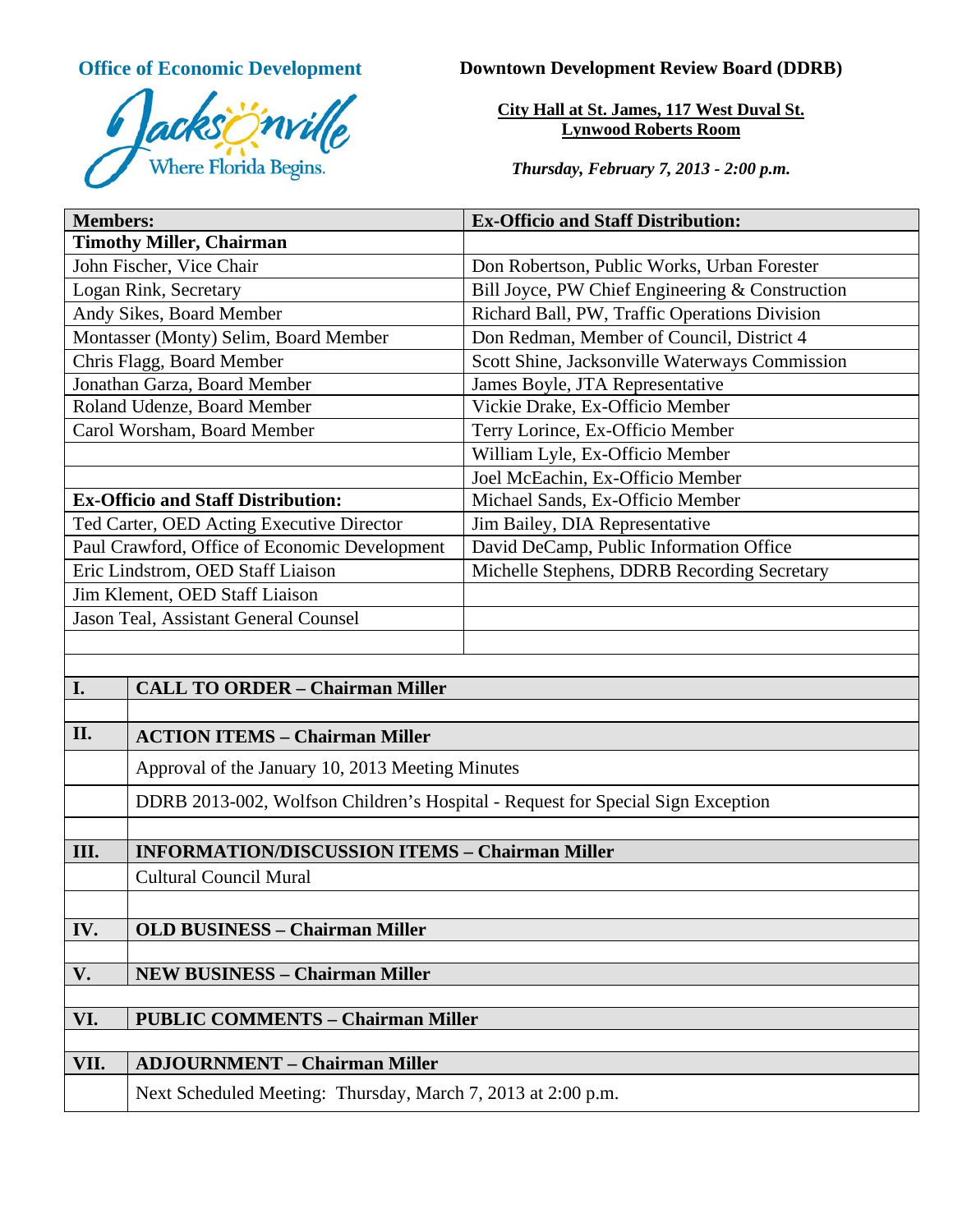

**Office of Economic Development**<br> **Downtown Development Review Board (DDRB) City Hall at St. James Lynwood Roberts Room**

*Thursday, February 7, 2013 – 2 p.m.*

## *MEETING* **MINUTES**

**Board Members Present:** Chairman T. Miller, C. Flagg, A. Sikes, J. Fischer, C. Worsham, and R. Udenze

**Board Members Not Present:** J. Garza, M. Selim, and L. Rink

**OED Staff Present:** Paul Crawford, Office of Economic Development, Jim Klement, Staff Liaison; Eric Lindstrom, Staff Liaison; and Michelle Stephens, Recording Secretary

## **Representing Office of General Counsel:** Jason Teal

**Council Members Present:** Council Member Dr. Johnny Gaffney, Council District 7 and Council Member Jim Love, Council District 14

## **I. CALL TO ORDER**

A quorum was confirmed and Chairman Miller called the meeting to order at approximately 2:00 p.m.

## **II. ACTION ITEMS**

## APPROVAL OF THE JANUARY 10, 2013 DDRB MEETING MINUTES

An amendment to the January 10, 2013 meeting minutes was noted on page one that Board Member Worsham was present and Board Member Rink was not present.

## **THE JANUARY 10, 2013 DDRB MEETING MINUTES WERE APPROVED, AS AMENDED UNANIMOUSLY 6-0.**

## DDRB 2013-002, BAPTIST HEALTH/WOLFSON CHILDREN'S HOSPTIAL SPECIAL SIGN **EXCEPTION**

Mr. Klement reviewed the project report dated February 7, 2013. He introduced Nancy McLaren, Construction Manager for Baptist Medical Center, who provided an overview of the project. Also present was Audrey Moran, Senior Vice President for Social Responsibility and Community Advocacy; Melody Husk, Senior Vice President for Marketing and Communications; Roger Williams, CEO Harbinger Signs and John Cox, Senior Project Manager at Harbinger Signs.

Board Member A. Sikes advised that he would abstain from voting on DDRB 2013-002, Baptist Health/Wolfson Children's Hospital Special Sign Exception request due to a working relationship with the applicant.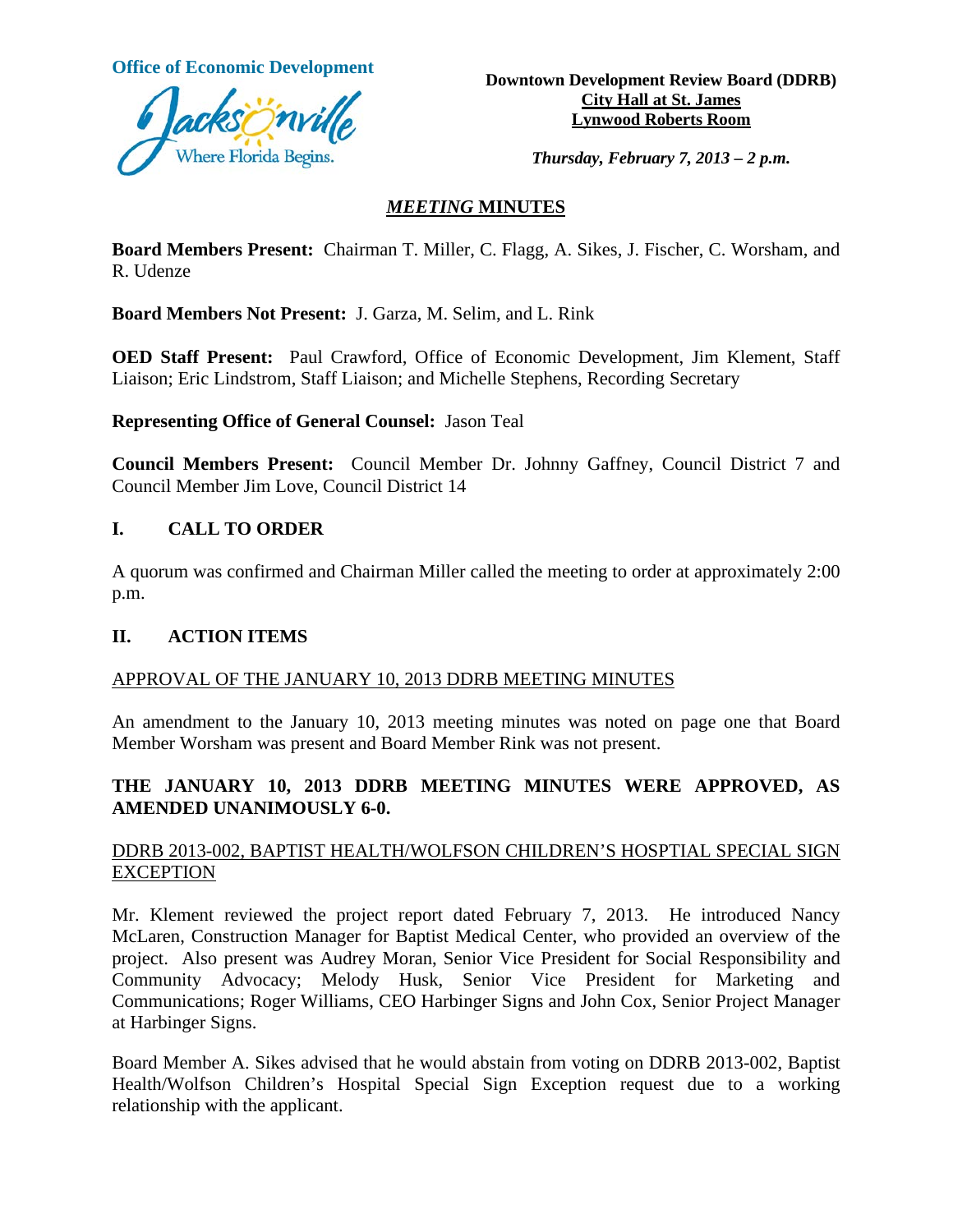Downtown Development Review Board (DDRB) February 7, 2013 Page 2 of 3

There were no adverse comments from the Board.

**A MOTION WAS MADE BY BOARD MEMBER C. FLAGG AND SECONDED BY BOARD MEMBER R. UDENZE GRANTING APPROVAL OF DDRB 2013-002 - A SPECIAL SIGN EXCECPTION REQUEST TO ALLOW THE DONOR RECOGNITION SIGNS HONORING J. WAYNE AND DELORES BARR WEAVER FOR THEIR CONTRIBUTIONS TO BAPTIST MEDICAL CENTER/WOLFSON CHILDREN'S HOSPITAL SUBJECT TO THE CONDITION THAT THE LETTERS NAMING J. WAYNE AND DELORES BARR WEAVER SHALL NOT EXCEED 213.6 FEET IN AREA ON THE NORTH ELEVATION OF THE TOWER AND LETTERS SHALL NOT EXCEED 236 SQUARE FEET IN AREA ON THE SOUTH ELEVATION, AS PRESENTED ON FEBRUARY 7, 2013. THE MOTION PASSED UNANIMOUSLY 5-0-1 (BOARD MEMBER A. SIKES ABSTAINED FROM VOTING).** 

## **III. INFORMATION/DISCUSSION ITEMS**

## CULTURAL COUNCIL MURAL

Ms. Christie Holechek, Art in Public Places Program Manager with the Cultural Council of Greater Jacksonville presented an overview of a project launching a series of murals in the Spark District. The mural project presented today was for murals on the Yates Parking Garage stair towers (presentation attached). The DDRB in addition to Council Member Love who was present were in favor of and embraced the mural project concept.

## **IV. OLD BUSINESS**

No old business was discussed.

## **V. NEW BUSINESS**

No new business was discussed.

## **VI. PUBLIC COMMENTS**

There were no public comments.

#### **VI. ADJOURNMENT**

There being no further business, Chair Miller adjourned the meeting at approximately 2:56 p.m.

The next DDRB meeting is scheduled for Thursday, March 7, 2013, at 2:00 p.m.